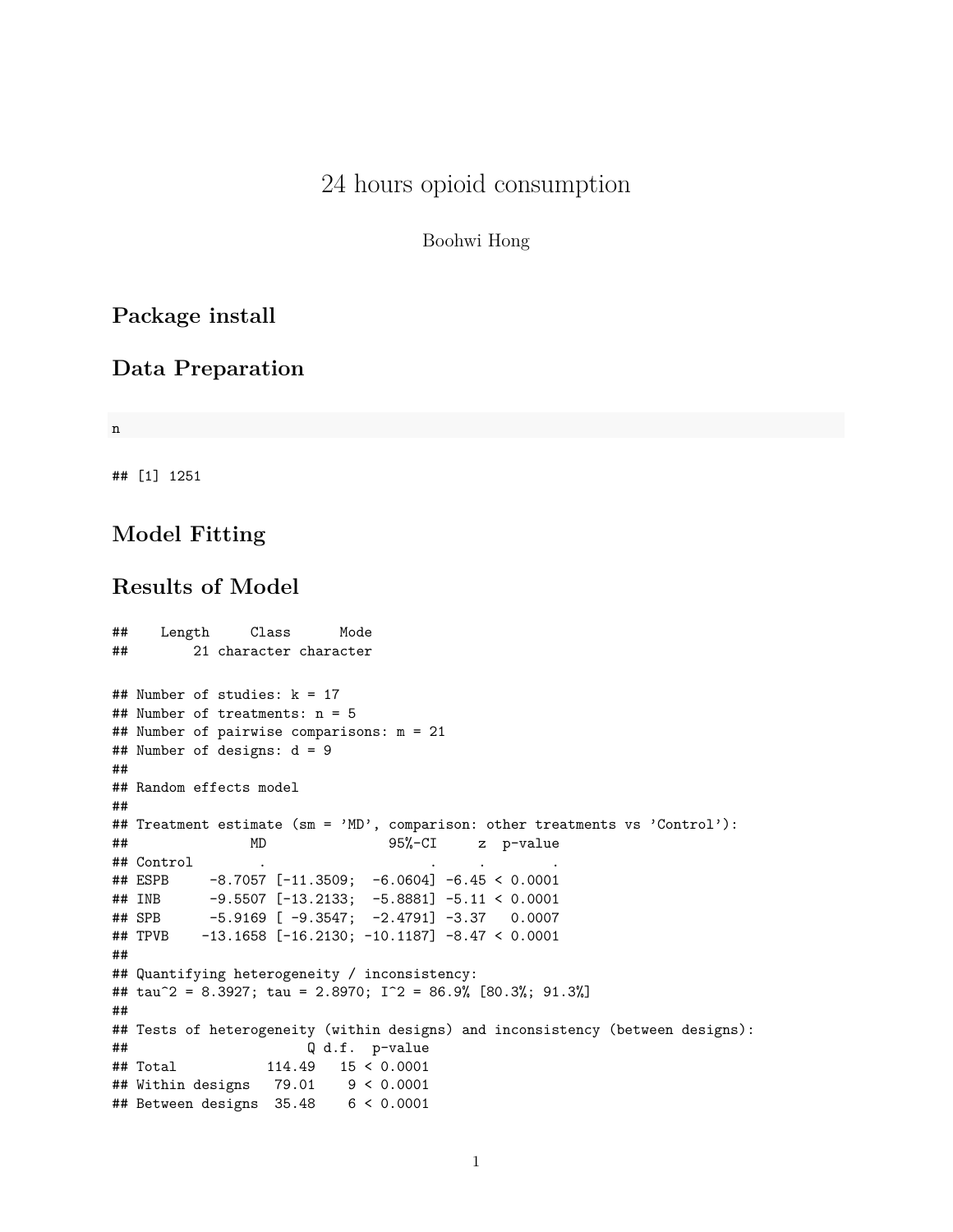|    | ## Original data (with adjusted standard errors for multi-arm studies): |                |               |                        |                       |                              |             |        |
|----|-------------------------------------------------------------------------|----------------|---------------|------------------------|-----------------------|------------------------------|-------------|--------|
| ## |                                                                         |                |               |                        |                       |                              |             |        |
| ## |                                                                         |                | treat1 treat2 | TE                     |                       | seTE seTE.adj narms multiarm |             |        |
|    | ## Liu,2021                                                             | Control        | ESPB          | 5.1500                 | 0.7804                | 0.7804                       | 2           |        |
|    | ## Hu, 2021                                                             | Control        | TPVB          | 9.1000                 | 0.2633                | 0.2633                       | 2           |        |
| ## | Zhao, 2020                                                              | <b>ESPB</b>    | TPVB          | 2.7000                 | 1.5567                | 1.5567                       | 2           |        |
|    | ## Yao, 2020                                                            | Control        | ESPB          | 9.0000                 | 0.4518                | 0.4518                       | $\mathbf 2$ |        |
|    | ## Turhan, 2020                                                         | ESPB           | TPVB          | 3.9600                 | 0.7841                | 0.9732                       | 3           | $\ast$ |
|    | ## Turhan, 2020                                                         | INB            | TPVB          | 1.2400                 | 0.6438                | 0.7151                       | 3           | $\ast$ |
|    | ## Turhan, 2020                                                         | ESPB           | INB           | 2.7200                 | 0.8188                | 1.1138                       | 3           | $\ast$ |
|    | ## Lee, 2020                                                            | INB            | SPB           | $-1.5000$              | 4.4681                | 4.4681                       | $\mathbf 2$ |        |
|    | ## Finnerty, 2020                                                       | ESPB           |               | SPB -10.0000           | 8.4004                | 8.4004                       | $\mathbf 2$ |        |
|    | ## Ciftci, 2019                                                         | Control        | ESPB          | 11.6000                | 0.7853                | 0.7853                       | $\mathbf 2$ |        |
|    | ## Cheng, 2020                                                          | Control        | SPB           | 2.6500                 | 1.7833                | 1.7833                       | $\mathbf 2$ |        |
|    | ## Gaballah, 2019                                                       | ESPB           | SPB           | $-5.9000$              | 2.0789                | 2.0789                       | $\mathbf 2$ |        |
|    | ## Wu, 2018                                                             | INB            | TPVB          | 4.0500                 | 1.1173                | 1.1173                       | $\mathbf 2$ |        |
|    | ## Okmen, 2018                                                          | Control        | SPB           | 9.7000                 | 1.8385                | 1.8385                       | $\mathbf 2$ |        |
|    | ## Kim, 2018                                                            | Control        | SPB           | 10.2000                | 3.3050                | 3.3050                       | $\mathbf 2$ |        |
|    | ## Ahmed, 2017                                                          | Control        | INB           | 7.0000                 | 3.7184                | 3.7184                       | 2           |        |
|    | ## Kaya, 2006                                                           | Control        | TPVB          | 19.0000                | 2.0463                | 2.0463                       | 2           |        |
|    | ## Vogt, 2005                                                           | Control        | TPVB          |                        | $-1.0000$ 12.2225     | 12.2225                      | 2           |        |
|    | ## Chen, 2020                                                           | INB            | TPVB          | 6.4000                 | 1.6873                | 1.8741                       | 3           | $\ast$ |
|    | ## Chen, 2020                                                           | ESPB           | INB           | 2.8000                 | 2.1432                | 3.1899                       | 3           | ∗      |
|    | ## Chen, 2020                                                           | ESPB           | TPVB          | 9.2000                 | 1.8940                | 2.2048                       | 3           | $\ast$ |
| ## |                                                                         |                |               |                        |                       |                              |             |        |
|    | ## Number of treatment arms (by study):                                 |                |               |                        |                       |                              |             |        |
| ## |                                                                         | narms          |               |                        |                       |                              |             |        |
|    | ## Liu,2021                                                             | 2<br>2         |               |                        |                       |                              |             |        |
|    | ## Hu, 2021                                                             | 2              |               |                        |                       |                              |             |        |
|    | ## Zhao, 2020<br>## Yao, 2020                                           | 2              |               |                        |                       |                              |             |        |
|    | ## Turhan, 2020                                                         | 3              |               |                        |                       |                              |             |        |
|    | ## Lee, 2020                                                            | 2              |               |                        |                       |                              |             |        |
|    | ## Finnerty, 2020                                                       | 2              |               |                        |                       |                              |             |        |
|    | ## Ciftci, 2019                                                         | 2              |               |                        |                       |                              |             |        |
|    | ## Cheng, 2020                                                          | 2              |               |                        |                       |                              |             |        |
|    | ## Gaballah, 2019                                                       | 2              |               |                        |                       |                              |             |        |
|    | ## Wu, 2018                                                             | $\overline{2}$ |               |                        |                       |                              |             |        |
|    | ## 0kmen, 2018                                                          | 2              |               |                        |                       |                              |             |        |
|    | ## Kim, 2018                                                            | 2              |               |                        |                       |                              |             |        |
|    | ## Ahmed, 2017                                                          | 2              |               |                        |                       |                              |             |        |
|    | ## Kaya, 2006                                                           | 2              |               |                        |                       |                              |             |        |
|    | ## Vogt, 2005                                                           | 2              |               |                        |                       |                              |             |        |
|    | ## Chen, 2020                                                           | 3              |               |                        |                       |                              |             |        |
| ## |                                                                         |                |               |                        |                       |                              |             |        |
|    | ## Results (random effects model):                                      |                |               |                        |                       |                              |             |        |
| ## |                                                                         |                |               |                        |                       |                              |             |        |
| ## |                                                                         |                | treat1 treat2 | MD                     |                       | $95% - CI$                   |             |        |
|    | ## Liu,2021                                                             | Control        | ESPB          |                        | 8.7057 [ 6.0604;      | 11.3509]                     |             |        |
|    | ## Hu, 2021                                                             | Control        |               | TPVB 13.1658 [10.1187; |                       | 16.2130]                     |             |        |
|    | ## Zhao,2020                                                            | ESPB           | TPVB          |                        | 4.4602 [ 1.5281;      | 7.3923]                      |             |        |
|    | ## Yao, 2020                                                            | Control        | ESPB          |                        |                       | 8.7057 [ 6.0604; 11.3509]    |             |        |
|    | ## Turhan, 2020                                                         | ESPB           | TPVB          |                        | 4.4602 [ 1.5281;      | 7.3923]                      |             |        |
|    | ## Turhan, 2020                                                         | INB            | TPVB          |                        | $3.6152$ [ $0.4270$ ; | 6.8034]                      |             |        |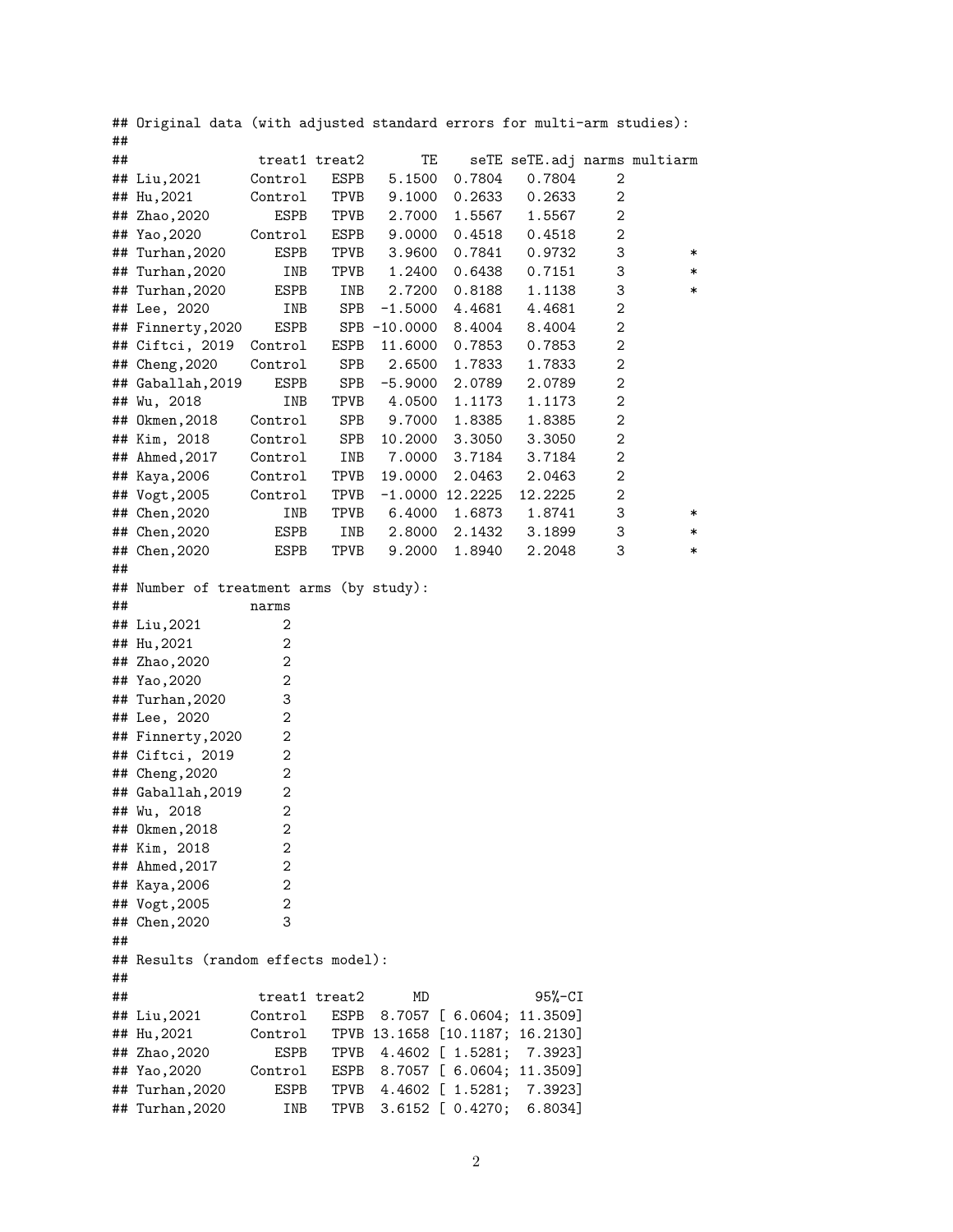```
## Turhan,2020 ESPB INB 0.8450 [-2.6271; 4.3171]
## Lee, 2020 INB SPB -3.6337 [-8.1443; 0.8769]
## Finnerty,2020 ESPB SPB -2.7887 [-6.5727; 0.9953]
## Ciftci, 2019 Control ESPB 8.7057 [ 6.0604; 11.3509]
## Cheng,2020 Control SPB 5.9169 [ 2.4791; 9.3547]
## Gaballah,2019 ESPB SPB -2.7887 [-6.5727; 0.9953]
## Wu, 2018 INB TPVB 3.6152 [ 0.4270; 6.8034]
## Okmen,2018 Control SPB 5.9169 [ 2.4791; 9.3547]
## Kim, 2018 Control SPB 5.9169 [ 2.4791; 9.3547]
## Ahmed,2017 Control INB 9.5507 [ 5.8881; 13.2133]
## Kaya,2006 Control TPVB 13.1658 [10.1187; 16.2130]
## Vogt,2005 Control TPVB 13.1658 [10.1187; 16.2130]
## Chen,2020 INB TPVB 3.6152 [ 0.4270; 6.8034]
## Chen,2020 ESPB INB 0.8450 [-2.6271; 4.3171]
## Chen,2020 ESPB TPVB 4.4602 [ 1.5281; 7.3923]
##
## Number of studies: k = 17
## Number of treatments: n = 5
## Number of pairwise comparisons: m = 21
## Number of designs: d = 9
##
## Random effects model
##
## Treatment estimate (sm = 'MD', comparison: other treatments vs 'Control'):
## MD 95%-CI z p-value
## Control
## ESPB -8.7057 [-11.3509; -6.0604] -6.45 < 0.0001
## INB -9.5507 [-13.2133; -5.8881] -5.11 < 0.0001
## SPB -5.9169 [ -9.3547; -2.4791] -3.37 0.0007
## TPVB -13.1658 [-16.2130; -10.1187] -8.47 < 0.0001
##
## Quantifying heterogeneity / inconsistency:
## tau^2 = 8.3927; tau = 2.8970; I^2 = 86.9% [80.3%; 91.3%]
##
## Tests of heterogeneity (within designs) and inconsistency (between designs):
## Q d.f. p-value
## Total 114.49 15 < 0.0001
## Within designs 79.01 9 < 0.0001
## Between designs 35.48 6 < 0.0001
## Q statistics to assess homogeneity / consistency
##
## Q df p-value
## Total 114.49 15 < 0.0001
## Within designs 79.01 9 < 0.0001
## Between designs 35.48 6 < 0.0001
##
## Design-specific decomposition of within-designs Q statistic
##
## Design Q df p-value
## Control vs ESPB 34.76 2 < 0.0001
## Control vs SPB 8.94 2 0.0115
## Control vs TPVB 23.73 2 < 0.0001
## ESPB vs SPB 0.22 1 0.6357
```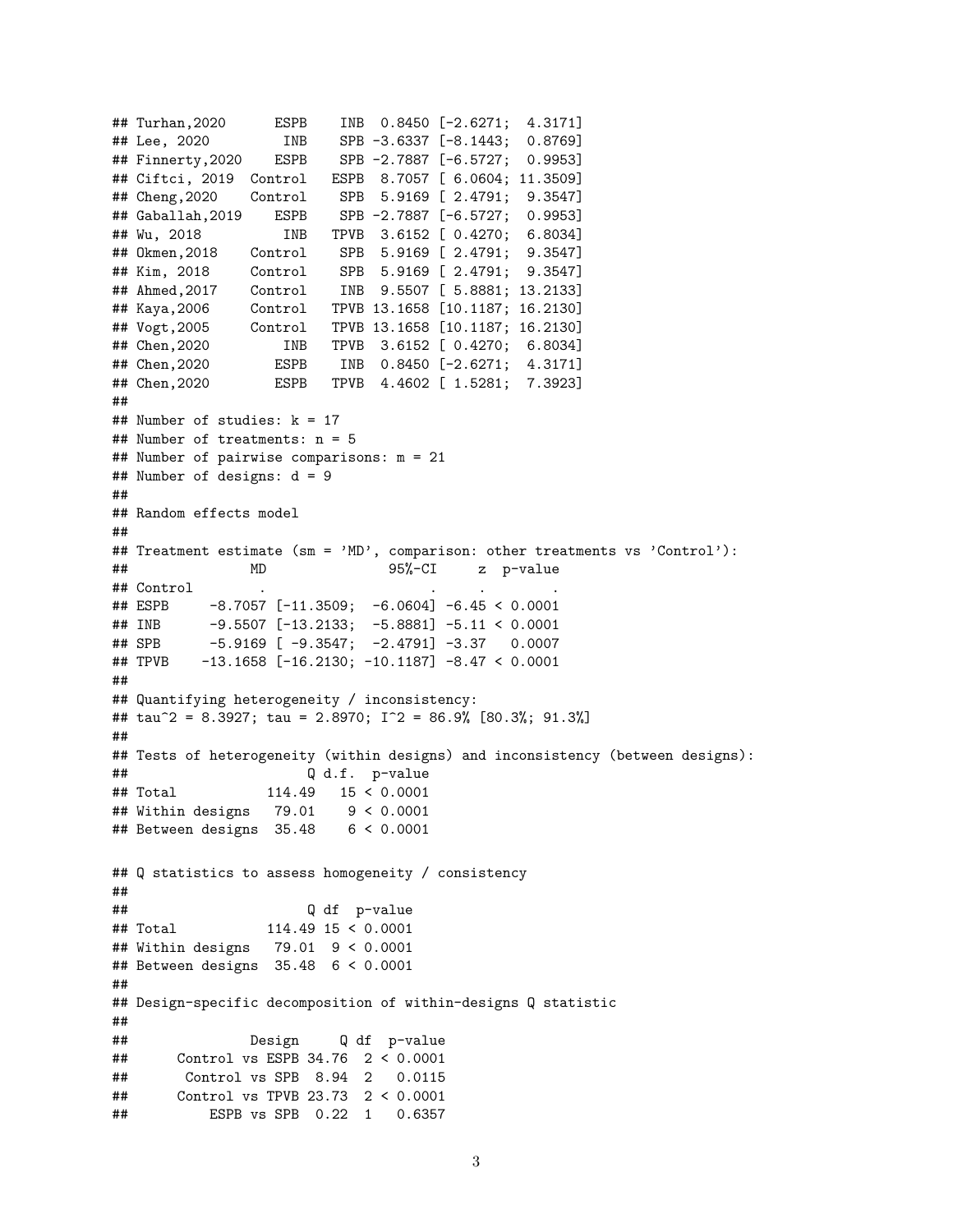## ESPB vs INB vs TPVB 11.36 2 0.0034 ## ## Between-designs Q statistic after detaching of single designs ## ## Detached design Q df p-value ## Control vs ESPB 15.36 5 0.0089 ## Control vs INB 35.40 5 < 0.0001 ## Control vs SPB 32.19 5 < 0.0001 ## Control vs TPVB 9.18 5 0.1022 ## ESPB vs SPB 31.28 5 < 0.0001 ## ESPB vs TPVB 35.04 5 < 0.0001 ## INB vs SPB 35.42 5 < 0.0001 ## INB vs TPVB 29.90 5 < 0.0001 ## ESPB vs INB vs TPVB 5.15 4 0.2725 ## ## Q statistic to assess consistency under the assumption of ## a full design-by-treatment interaction random effects model ## ## Q df p-value tau.within tau2.within ## Between designs 2.80 6 0.8331 3.2762 10.7333

## **Network Graph**

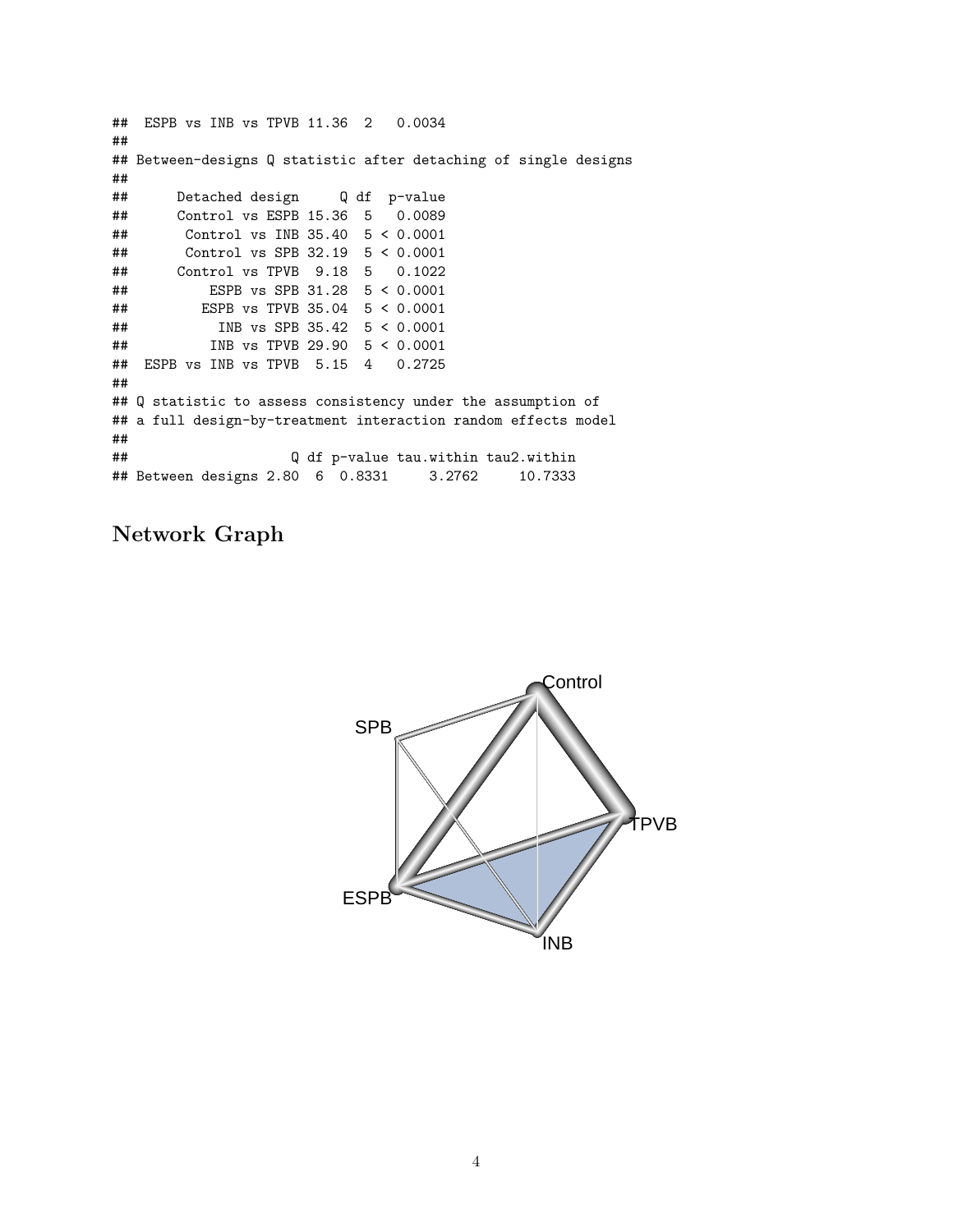### **Visualizing Direct and Indirect Evidence**

## Extensive documentation for the dmetar package can be found at: ## www.bookdown.org/MathiasHarrer/Doing\_Meta\_Analysis\_in\_R/

## Direct Evidence Proportion for each Network Estimate ## ------------------------------------------------- Direct Indirect meanpath minpar ## INB vs TPVB 0.9026 0.0974 1.353333 1.301195 ## Control vs TPVB 0.8842 0.1158 1.123943 1.130953 ## Control vs ESPB 0.7853 0.2147 1.229702 1.273376 ## Control vs SPB 0.7088 0.2912 1.374581 1.410916 ## ESPB vs INB 0.5505 0.4495 2.096137 1.265834 ## ESPB vs TPVB 0.3012 0.6988 1.730761 1.450224 ## ESPB vs SPB 0.2592 0.7408 1.854188 1.447132 ## INB vs SPB 0.0628 0.9372 2.625865 1.354741 ## Control vs INB 0.0209 0.9791 1.988177 1.294180 ## SPB vs TPVB 0.0000 1.0000 2.099828 1.248643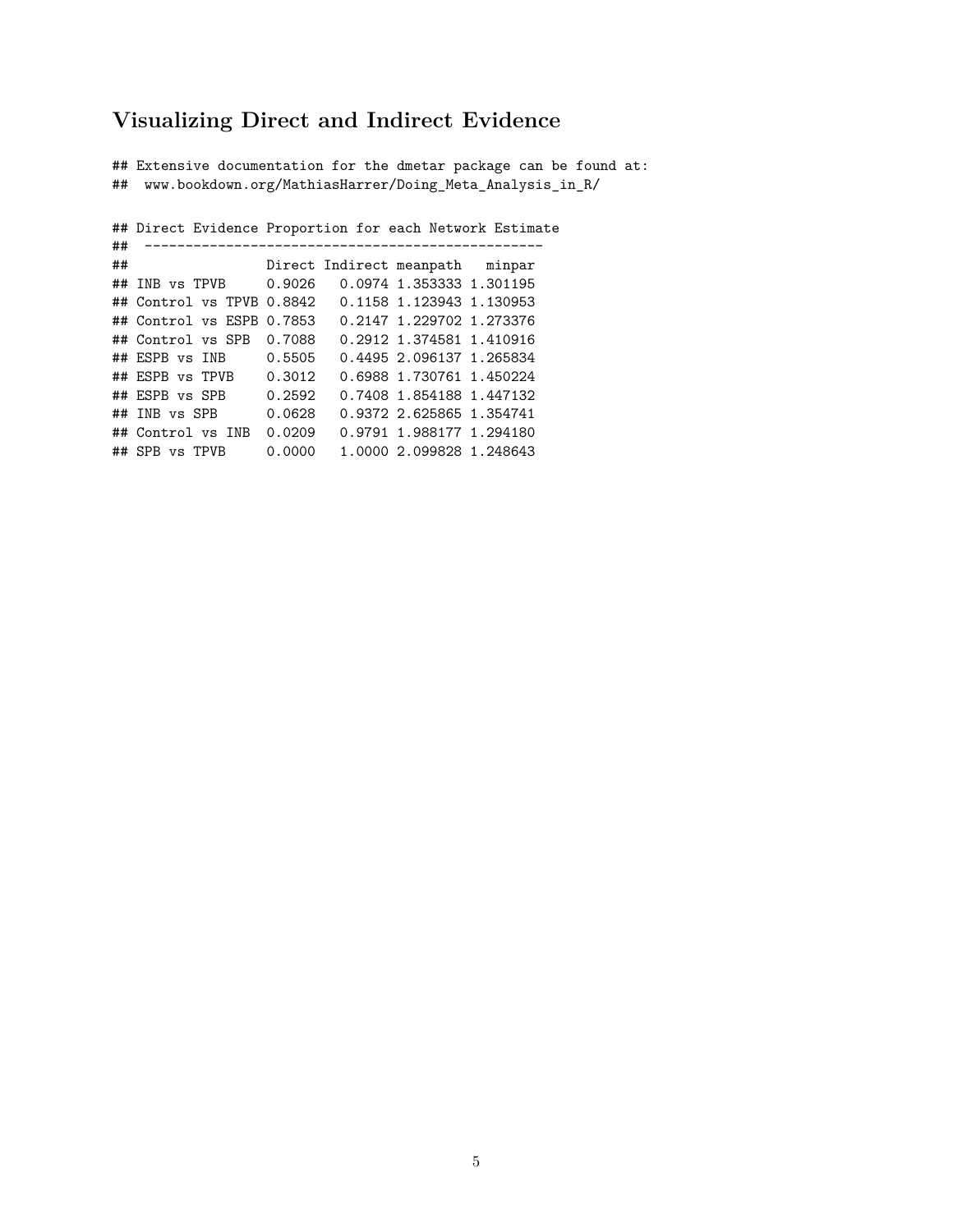

Direct evidence proportion for each network estimate (fixed−effect model)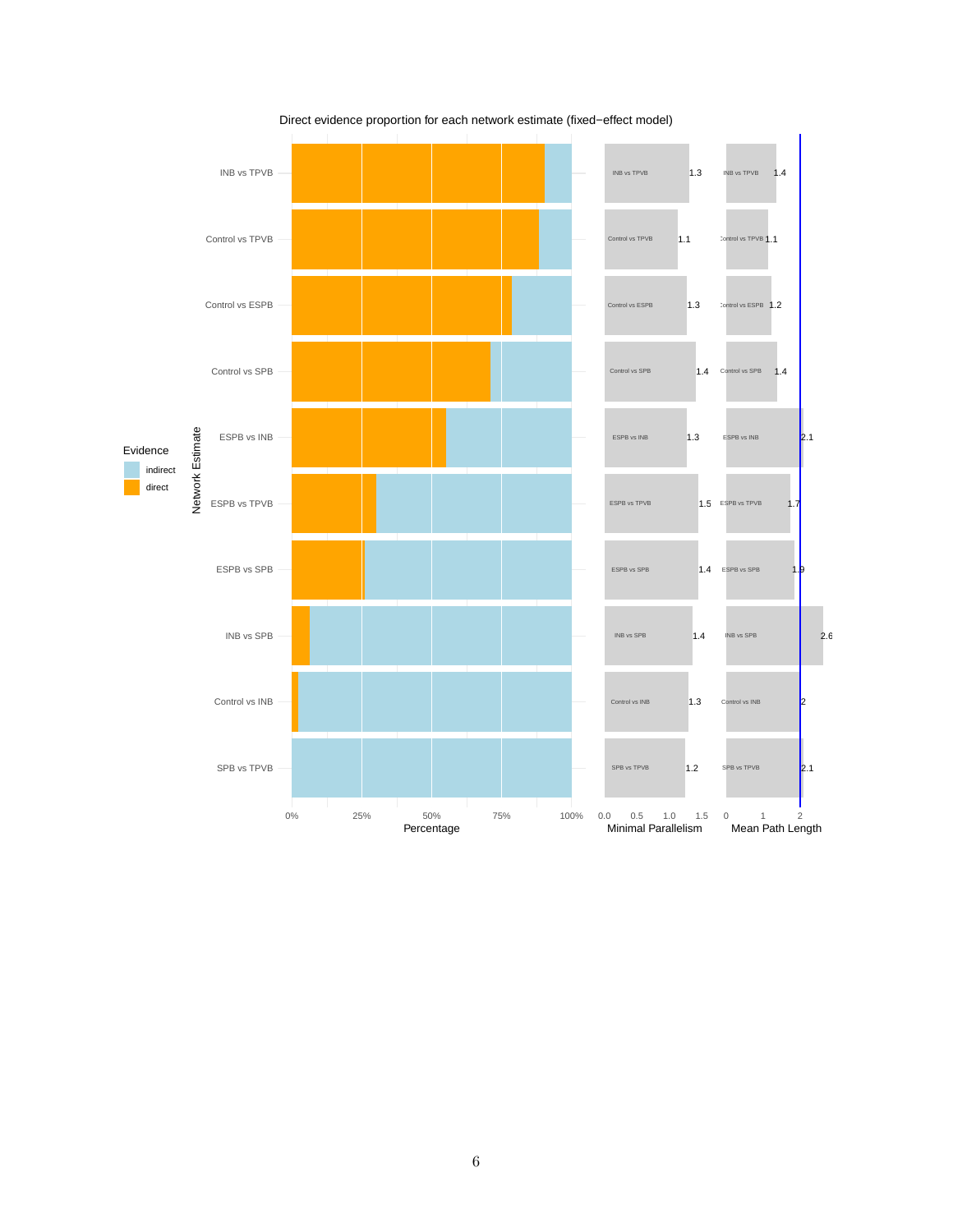# **Effect Estimate Table**

|    |         | ## Control ESPB INB SPB TPVB                            |            |                          |          |      |                                                                 |            |
|----|---------|---------------------------------------------------------|------------|--------------------------|----------|------|-----------------------------------------------------------------|------------|
|    |         | ## Control MA 8.706 9.551 5.917 13.166                  |            |                          |          |      |                                                                 |            |
|    | ## ESPB |                                                         |            | NA NA 0.845 -2.789 4.460 |          |      |                                                                 |            |
|    | ## INB  |                                                         |            | NA NA NA -3.634 3.615    |          |      |                                                                 |            |
|    | ## SPB  | NA NA NA                                                |            |                          | NA 7.249 |      |                                                                 |            |
|    |         |                                                         |            | NA                       | NA       |      |                                                                 |            |
|    |         |                                                         |            |                          |          |      |                                                                 |            |
|    |         | ## League table (random effects model):                 |            |                          |          |      |                                                                 |            |
| ## |         |                                                         |            |                          |          |      |                                                                 |            |
| ## |         |                                                         |            |                          |          |      | Control 8.59 ( 5.22; 11.96) 7.00 (-2.24; 16.24)                 |            |
|    |         | ## 8.71 ( 6.06; 11.35)                                  |            |                          |          |      | ESPB 2.75 ( -1.78; 7.28)                                        |            |
| ## |         | $9.55$ ( $5.89$ ; $13.21$ ) $0.85$ ( $-2.63$ ; $4.32$ ) |            |                          |          |      |                                                                 | <b>INB</b> |
|    |         |                                                         |            |                          |          |      | ## 5.92 ( 2.48; 9.35) -2.79 ( -6.57; 1.00) -3.63 ( -8.14; 0.88) |            |
|    |         |                                                         |            |                          |          |      | ## 13.17 ( 10.12; 16.21) 4.46 ( 1.53; 7.39) 3.62 ( 0.43; 6.80)  |            |
| ## |         |                                                         |            |                          |          |      |                                                                 |            |
|    |         | ## 7.09 ( 2.94; 11.24) 12.64 ( 8.30; 16.98)             |            |                          |          |      |                                                                 |            |
|    |         | $\#$ $-6.47$ (-12.95; 0.02) 5.08 (1.42; 8.74)           |            |                          |          |      |                                                                 |            |
|    |         | $\#$ $-1.50$ (-11.94; 8.94) 3.69 ( 0.15; 7.23)          |            |                          |          |      |                                                                 |            |
| ## |         |                                                         | <b>SPB</b> |                          |          |      |                                                                 |            |
|    |         | ## 7.25 ( 3.03; 11.47)                                  |            |                          |          | TPVB |                                                                 |            |
|    |         |                                                         |            |                          |          |      |                                                                 |            |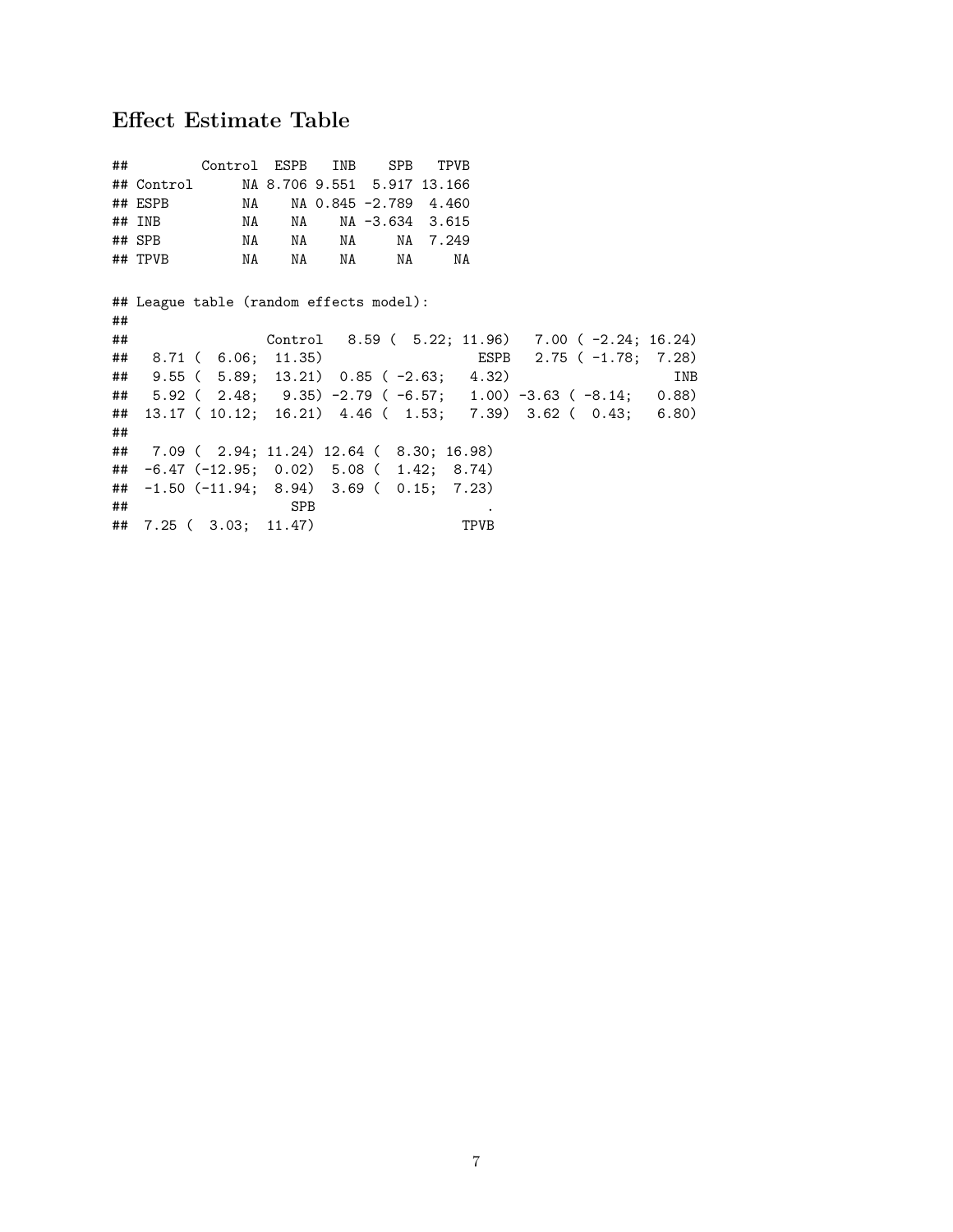## **Ranking and Forest plot**

| ## |            | P-score |
|----|------------|---------|
|    | ## TPVB    | 0.9963  |
|    | ## TNB     | 0.6598  |
|    | ## ESPR    | 0.5610  |
|    | $##$ SPR   | 0.2829  |
|    | ## Control | 0.0001  |

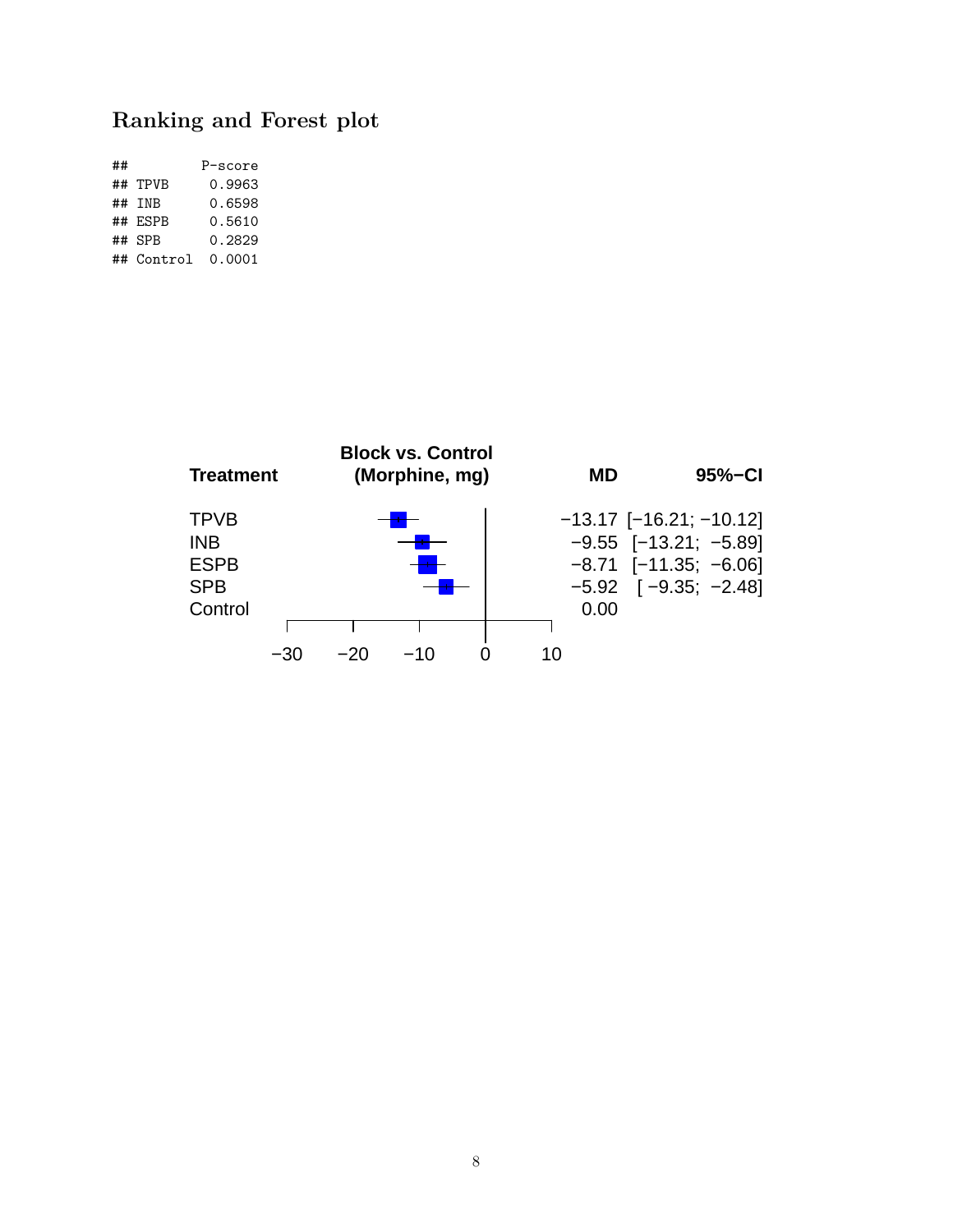## **Net Heat Plot for evaluating the validity of the results**

**The gray boxes signify how important a treatment comparison is for the estimation of another treatment comparison. The bigger the box, the more important the comparison.**

**The colored backgrounds signify the amount of inconsistency of the design in a row that can be attributed to the design in a column. Field colors can range from a deep red (which indicates strong inconsistency) to blue (which indicates that evidence from this design supports evidence in the row).**

#### **Fixed effect model**

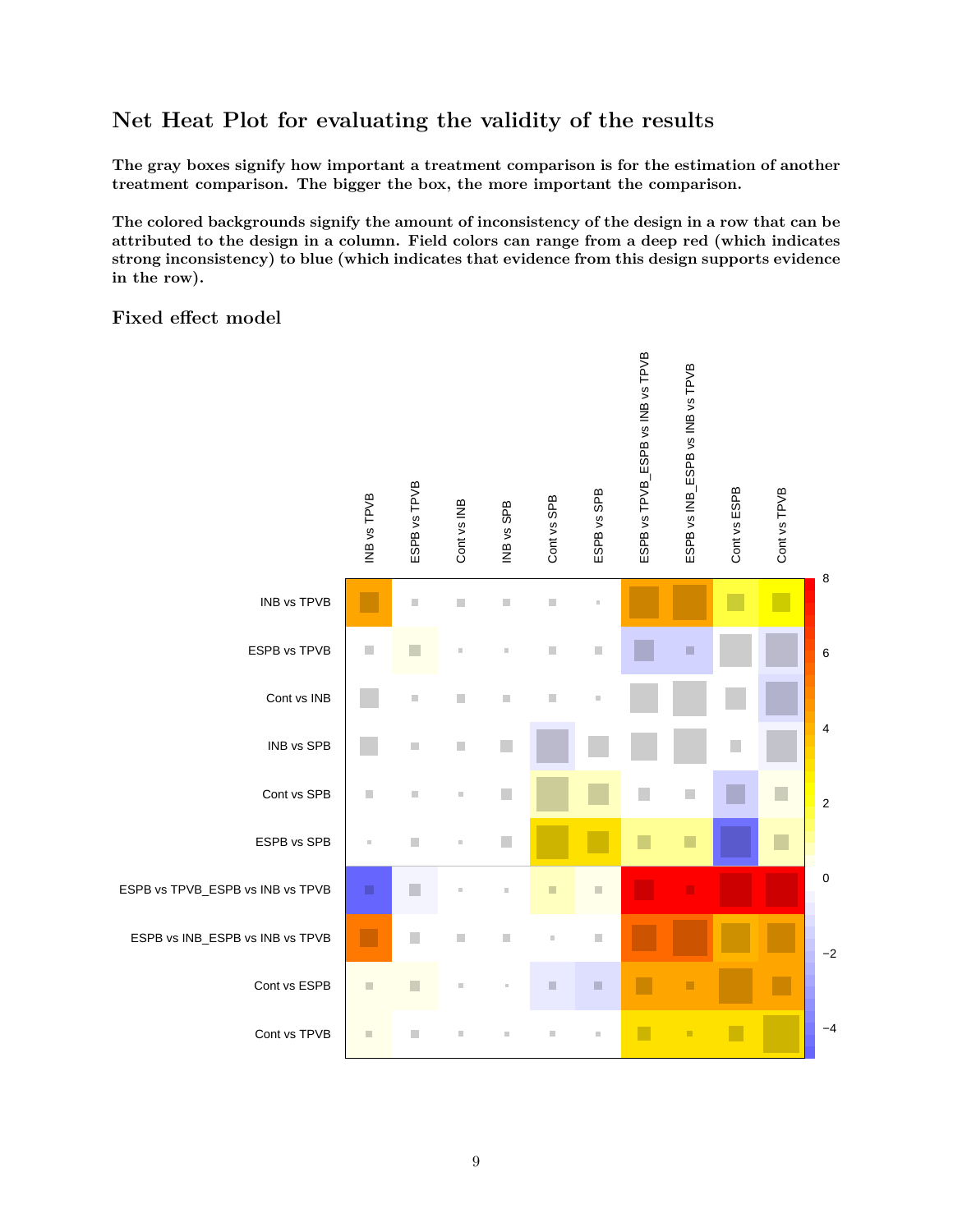#### **Random effect model**

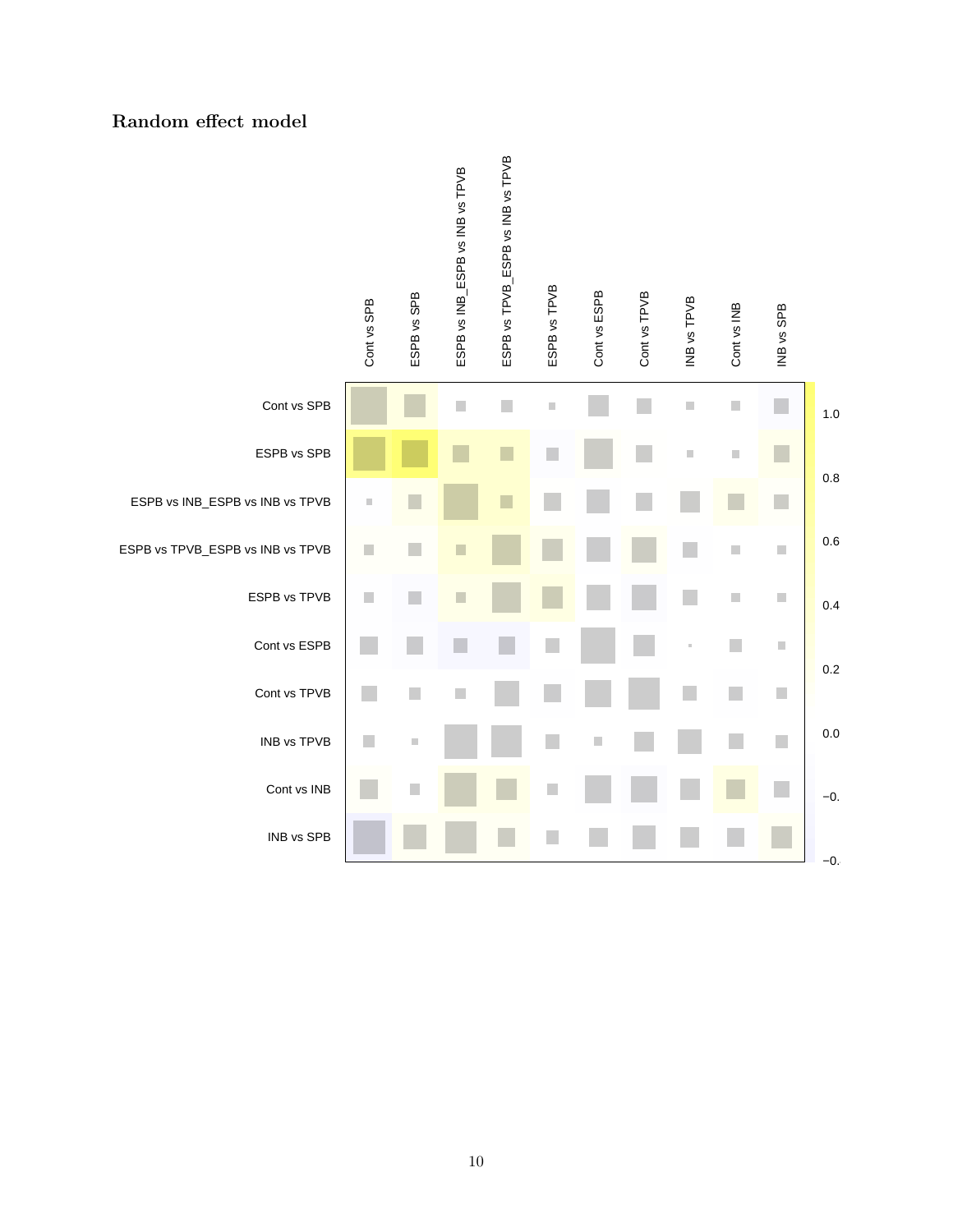#### **Net Splitting to check for consistency**

```
## Separate indirect from direct evidence (SIDE) using back-calculation method
##
## Random effects model:
##
## comparison k prop nma direct indir. Diff z p-value
## ESPB vs Control 3 0.62 -8.7057 -8.5889 -8.8932 0.3043 0.11 0.9127
## INB vs Control 1 0.16 -9.5507 -7.0000 -10.0263 3.0263 0.59 0.5556
## SPB vs Control 3 0.69 -5.9169 -7.0857 -3.3581 -3.7277 -0.99 0.3242
## TPVB vs Control 3 0.49 -13.1658 -12.6438 -13.6736 1.0298 0.33 0.7405
## ESPB vs INB 2 0.59 0.8450 2.7529 -1.8771 4.6300 1.29 0.1983
## ESPB vs SPB 2 0.34 -2.7887 -6.4686 -0.8899 -5.5788 -1.37 0.1709
## ESPB vs TPVB 3 0.64 4.4602 5.0783 3.3508 1.7276 0.55 0.5799
## INB vs SPB 1 0.19 -3.6337 -1.5000 -4.1238 2.6238 0.44 0.6568
## INB vs TPVB 3 0.81 3.6152 3.6909 3.2919 0.3990 0.10 0.9234
## SPB vs TPVB 0 0 7.2489 . 7.2489 . . .
##
## Legend:
## comparison - Treatment comparison
## k - Number of studies providing direct evidence
## prop - Direct evidence proportion
## nma - Estimated treatment effect (MD) in network meta-analysis<br>## direct - Estimated treatment effect (MD) derived from direct evide
## direct - Estimated treatment effect (MD) derived from direct evidence
             - Estimated treatment effect (MD) derived from indirect evidence
## Diff - Difference between direct and indirect treatment estimates
## z - z-value of test for disagreement (direct versus indirect)
## p-value - p-value of test for disagreement (direct versus indirect)
```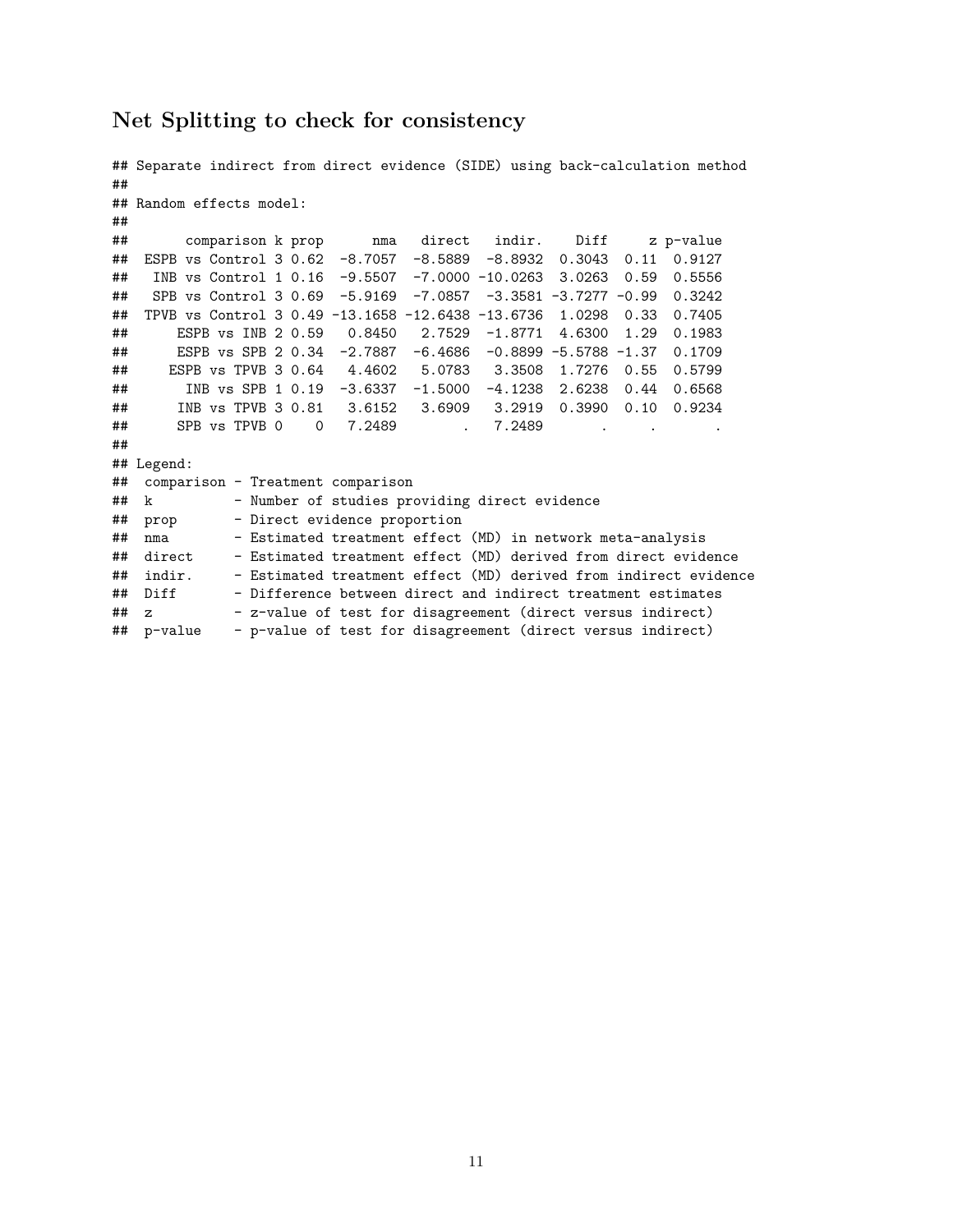| Comparison                                                                         | Number of<br><b>Studies</b> | <b>Direct</b><br><b>Evidence</b> | Random effects model                        | МD                            | 95%-CI                                                                                      |
|------------------------------------------------------------------------------------|-----------------------------|----------------------------------|---------------------------------------------|-------------------------------|---------------------------------------------------------------------------------------------|
| <b>ESPB vs Control</b><br>Direct estimate<br>Indirect estimate<br>Network estimate | 3                           | 0.62                             |                                             |                               | $-8.59$ [ $-11.96$ ; $-5.22$ ]<br>$-8.89$ [-13.16; -4.62]<br>$-8.71$ [ $-11.35$ ; $-6.06$ ] |
| <b>INB vs Control</b><br>Direct estimate<br>Indirect estimate<br>Network estimate  | 1                           | 0.16                             |                                             |                               | $-7.00$ $[-16.24; 2.24]$<br>$-10.03$ [-14.02; -6.04]<br>$-9.55$ [-13.21; -5.89]             |
| <b>SPB vs Control</b><br>Direct estimate<br>Indirect estimate<br>Network estimate  | 3                           | 0.69                             |                                             | $-3.36$<br>$-5.92$            | $-7.09$ [ $-11.24$ ; $-2.94$ ]<br>$[-9.50; 2.78]$<br>$[-9.35; -2.48]$                       |
| <b>TPVB vs Control</b><br>Direct estimate<br>Indirect estimate<br>Network estimate | 3                           | 0.49                             |                                             |                               | $-12.64$ [-16.98; -8.30]<br>$-13.67$ [-17.95; -9.39]<br>-13.17 [-16.21; -10.12]             |
| <b>ESPB vs INB</b><br>Direct estimate<br>Indirect estimate<br>Network estimate     | 2                           | 0.59                             |                                             | 2.75<br>$-1.88$<br>0.85       | $[-1.78; 7.28]$<br>$[-7.29; 3.53]$<br>$[-2.63; 4.32]$                                       |
| <b>ESPB vs SPB</b><br>Direct estimate<br>Indirect estimate<br>Network estimate     | 2                           | 0.34                             |                                             | $-6.47$<br>$-0.89$<br>$-2.79$ | $[-12.95; 0.02]$<br>$[-5.55; 3.77]$<br>$[-6.57]$<br>1.00]                                   |
| <b>ESPB vs TPVB</b><br>Direct estimate<br>Indirect estimate<br>Network estimate    | 3                           | 0.64                             |                                             | 5.08<br>3.35<br>4.46          | [1.42; 8.74]<br>$[-1.55]$<br>8.25<br>[1.53; 7.39]                                           |
| <b>INB vs SPB</b><br>Direct estimate<br>Indirect estimate<br>Network estimate      | 1                           | 0.19                             |                                             | $-1.50$<br>$-4.12$<br>$-3.63$ | $[-11.94; 8.94]$<br>$[-9.13; 0.88]$<br>$[-8.14; 0.88]$                                      |
| <b>INB vs TPVB</b><br>Direct estimate<br>Indirect estimate<br>Network estimate     | 3                           | 0.81                             | $-15 - 10 - 5$<br>5<br>10<br>$\Omega$<br>15 | 3.69<br>3.29<br>3.62          | [0.15; 7.23]<br>$[-4.03; 10.61]$<br>[0.43; 6.80]                                            |